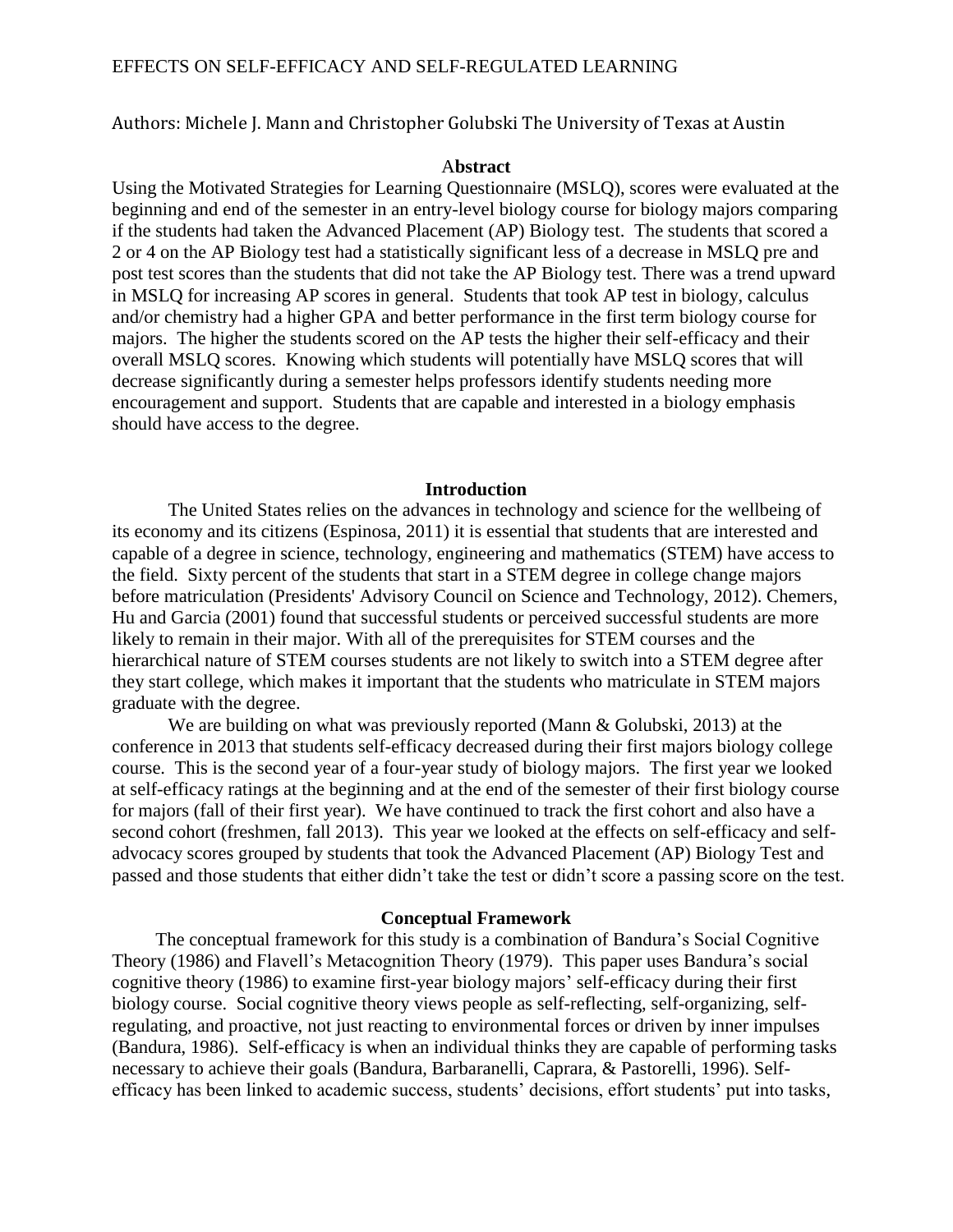and student stress [\(Chemers et al., 2001;](#page-5-1) [Pajares & Schunk, 2001;](#page-5-6) Solberg & [Viliarreal, 1997;](#page-6-1) [Vuong, Brown-Welty, & Tracz, 2010\)](#page-6-2).

Self-Regulated Learning refers to students knowing how they are doing in a class and advocating for themselves. This could be joining a study group or asking the professor questions when they don't understand something. Pintrich [\(1999\)](#page-6-3) found a strong relationship between motivation and self-advocacy in learning. Pintrich further explained that self-regulated learning must include cognitive and metacognitive strategies, which control and regulate their learning. Flavell [\(1979\)](#page-5-4) explains that metacognition consists of both metacognitive knowledge and metacognitive experiences or regulation. Metacognitive knowledge refers to acquired knowledge about cognitive processes, knowledge that can be used to control cognitive processes. Flavell divides metacognitive knowledge into three categories: knowledge of person variables, task variables and strategy variables. Students have to become aware of their progress to be able to make any changes in their learning [\(Bransford, Brown, & Cocking, 1999;](#page-5-7) [P. Pintrich, 2004\)](#page-5-8).

## **Literature Review**

If students have high self-efficacy they are more likely to view a STEM degree as a challenge to transcend rather than a threat to escape [\(Pajares & Schunk, 2001\)](#page-5-6). Self-efficacy has two major elements: efficacy expectation, an individual's belief about whether he or she can perform a task and response outcome expectancy, an individual's belief that the action performed will result in a desired outcome [\(Haney et al., 2011\)](#page-5-9). Students' general adjustment to college and college academic areas and self-efficacy have been examined [\(Chemers et al., 2001;](#page-5-1) [Haney](#page-5-9)  [et al., 2011;](#page-5-9) [Hutchison, Follman, Sumpter, & Bodner, 2006;](#page-5-10) [Lent, Brown, & Larkin, 1984;](#page-5-11) [Multon, Brown, & Lent, 1991;](#page-5-12) [Solberg & Viliarreal, 1997;](#page-6-1) [Vuong et al., 2010\)](#page-6-2) but there has not been a comparison of students self efficacy, self advocacy in a biology course and if they took the Advanced Placement test in biology. The students' beliefs and aspirations, in turn, contribute to their academic achievement both directly and by fostering peer acceptance and reducing depression and problem behavior that can undermine productive engagement in academic pursuits [\(Bandura et al., 1996, p. 1207\)](#page-5-5). Students can build self-efficacy by having successful experiences, observing a peer's success at a task, and having a credible conversation with someone the student respects [\(Margolis & Mccabe, 2006\)](#page-5-13). As STEM educators, we need to be aware of these opportunities that can build a student's self-efficacy opportunities such as increasing opportunities for proximal goals, verbally encouraging students to set their own goals, and providing frequent and immediate feedback [\(Pajares & Schunk, 2001\)](#page-5-6). Student perception of their achievement has more to do with their self-efficacy than their actual grades. In the case of STEM majors, they might actually change majors because they do not perceive that they are successful when they actually have good grades [\(Bandura et al., 1996\)](#page-5-5).

Self-Regulated Learning is being metacognitive, motivated and behaviorally active in one's own learning [\(Eccles & Wigfield, 2002;](#page-5-14) [Paul R Pintrich, 2000\)](#page-6-4). Student achievement influences initial engagement however self-efficacy, cognitive and self regulation strategies determined engagement and performance [\(Paul R Pintrich & De Groot, 1990\)](#page-6-5) The specific questions that were used from the Motivated Strategies for Learning Questionnaire (MSLQ) specifically examines self efficacy, task value, control beliefs, peer learning and help seeking [\(Paul R Pintrich, 1991\)](#page-6-6)

The Advanced Placement Biology tests is taken by about 200,000 students globally each year [\("AP Biology Student Score Distributions Global AP Exams May 2013," 2013\)](#page-4-0). Students typically take the test after the have completed a year long AP Biology Class at their high school.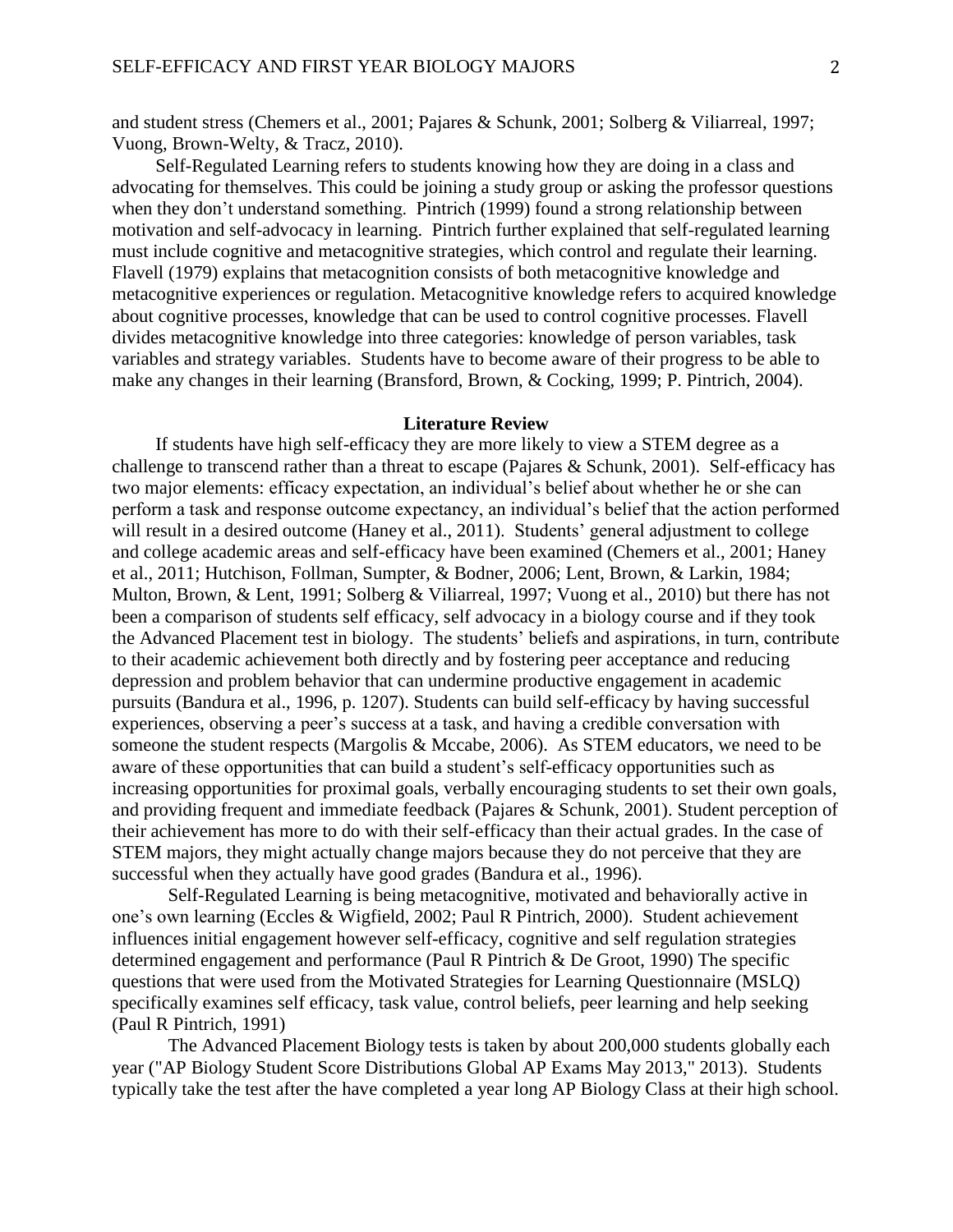The course is designed to cover the same material that is in most introduction college biology courses (two semesters). A passing score is a 3 on a 1-5 scale with five being the highest score. Percentages of students passing each year ranges but in 2013 sixty-three percent of the students that took the test got a passing score [\("AP Biology Student Score Distributions Global AP Exams](#page-4-0) [May 2013," 2013\)](#page-4-0). Knowing how taking the AP Biology test effects self-efficacy and selfregulated learning can help us build stronger students and improve retention in a biology program.

# **Research Design**

We studied freshmen and sophomore biology majors at a large, competitive, four-year public university in the south. The students are of diverse ethnicities and gender all initially enrolled as biology majors. All the students took the MSLQ at the beginning and end of their first semester. The MSLQ uses a 7 point Likert Scale where 7 is the highest and 1 is the lowest. We specifically examined self efficacy, task value, control beliefs, peer learning and help seeking questions, which have a robust reliability with a Cronbach's alpha scores between .52 (help seeking) to.93 (self-efficacy) [\(Artino Jr, 2005\)](#page-4-1). We also compared if they took the AP Biology exam and their scores to their pre and post semester scores on the MSLQ survey Our research question is what is the effect of obtaining a passing AP Biology test score on selfefficacy and self-regulated learning in biology majors during their first biology course.

**Findings**

We completed a one way ANOVA based on the MSLQ data and the AP examination scores for the students participating in the study. The following table gives the summary results for each AP exam and post-MSLQ results:

| <b>AP Examination</b> | F     | <b>p</b> -value |
|-----------------------|-------|-----------------|
| Biology               | 3.016 | .015 $(**)$     |
| Calculus AB           | 0.346 | .884            |
| Calculus BC           | 0.305 | .909            |
| Chemistry             | 0.989 | .430            |

\*\* Significant at the .10 level

In addition to the one way ANOVA, we ran the Tukey HSD post-hoc tests on the significant results to find the location of the differences. We chose to run the Tukey HSD test because other corrections tend to overcompensate, and the results of the Levene Statistic for homogeneity of variance were not significant. The significant results of the post-hoc tests are as follows:

| <b>AP</b> Grade    | <b>Compared to</b> | p-value |
|--------------------|--------------------|---------|
| $0$ (did not take) |                    | .002    |
|                    |                    | .094    |

When analyzing the MSLQ survey results, we also did a one way ANOVA comparing overall GPA and course performance for those students who took one or more AP examinations.

| <b>AP Examination</b> | F     | p-value           |
|-----------------------|-------|-------------------|
| <b>Biology</b>        | 7.189 | $(**)$<br><.0001  |
| Calculus AB           | 6.238 | $(**)$<br><.0001  |
| Calculus BC           | 4.849 | $(**)$<br>< .0001 |
| Chemistry             | 6.004 | < .0001           |

\*\* Significant at the .10 level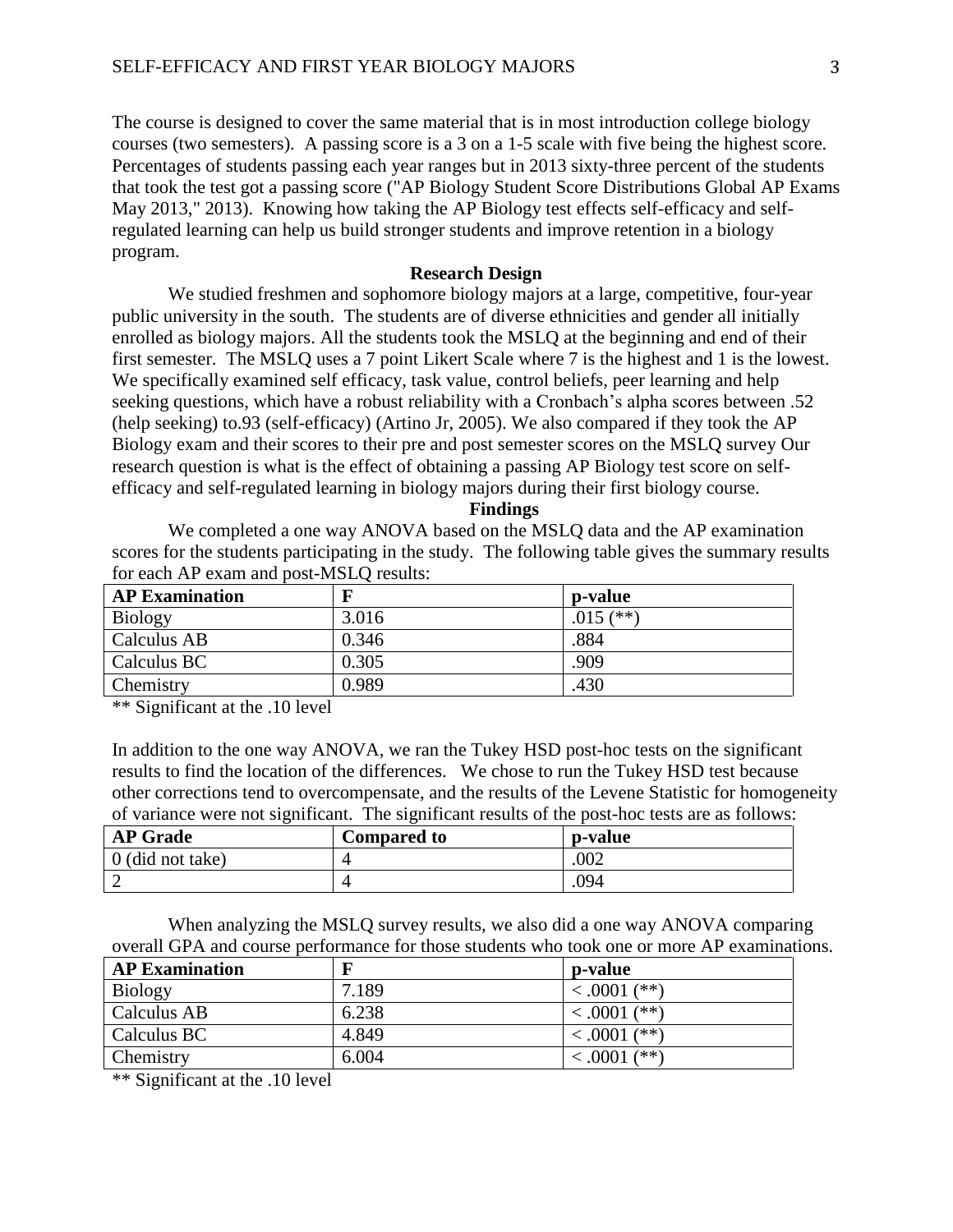## SELF-EFFICACY AND FIRST YEAR BIOLOGY MAJORS 4

While all four results are significant, we are going to focus on the biology subgroup of this cohort, as we are primarily interested in biology education. Like the analysis of the MSLQ above, we ran the Tukey HSD post-hoc test after the Levene statistic reported that the data was homoscedastic.

| <b>AP Grade (Biology)</b> | <b>Compared to</b> | p-value |
|---------------------------|--------------------|---------|
| $0$ (did not take)        |                    | .019    |
| 0 (did not take)          | ٠                  | .001    |
|                           | 3                  | .025    |
|                           | 4                  | .007    |
|                           |                    | .026    |
|                           |                    | .070    |
| $\overline{2}$            |                    | .015    |
|                           |                    | .090    |

The following table contains results of a one way ANOVA comparing course grade and grade on the AP Biology tests:

| <b>AP Examination</b> | $\mathbf F$ | p-value           |
|-----------------------|-------------|-------------------|
| <b>Biology</b>        | 12.07       | $\leq .0001$ (**) |
| Calculus AB           | 6.024       | $\leq .0001$ (**) |
| Calculus BC           | 4.589       | $\leq .0001$ (**) |
| Chemistry             | 6.817       | $(**)$<br><.0001  |
|                       |             |                   |

\*\* Significant at the .10 level

Again, when executing the post-hoc tests, we will focus on the AP Biology results primarily.

| <b>AP Grade (Biology)</b> | <b>Compared to</b> | p-value |
|---------------------------|--------------------|---------|
| $0$ (did not take)        | 3                  | < .0001 |
| $0$ (did not take)        | $\overline{4}$     | < 0.001 |
| $0$ (did not take)        | 5                  | .066    |
|                           | 3                  | .008    |
|                           | $\overline{4}$     | .001    |
|                           | 5                  | .020    |
|                           | 3                  | .098    |
| $\overline{2}$            | 4                  | .009    |
| 3                         |                    | .008    |

## **Discussion**

Compared to last year's study, we have a considerably larger sample size; however, some of the results are still somewhat dubious due to low sample size, especially in some of the higher score ranges of the AP examinations. For instance, there is a strongly significant difference in the post-MSLQ surveys for students who scored different on the AP Biology examination; however, after post-hoc testing, we found that the substantially significant difference is between those who did not take the AP Biology exam and those who scored a 4 on it, as well as those who did not take the exam and those who scored a 2 on it.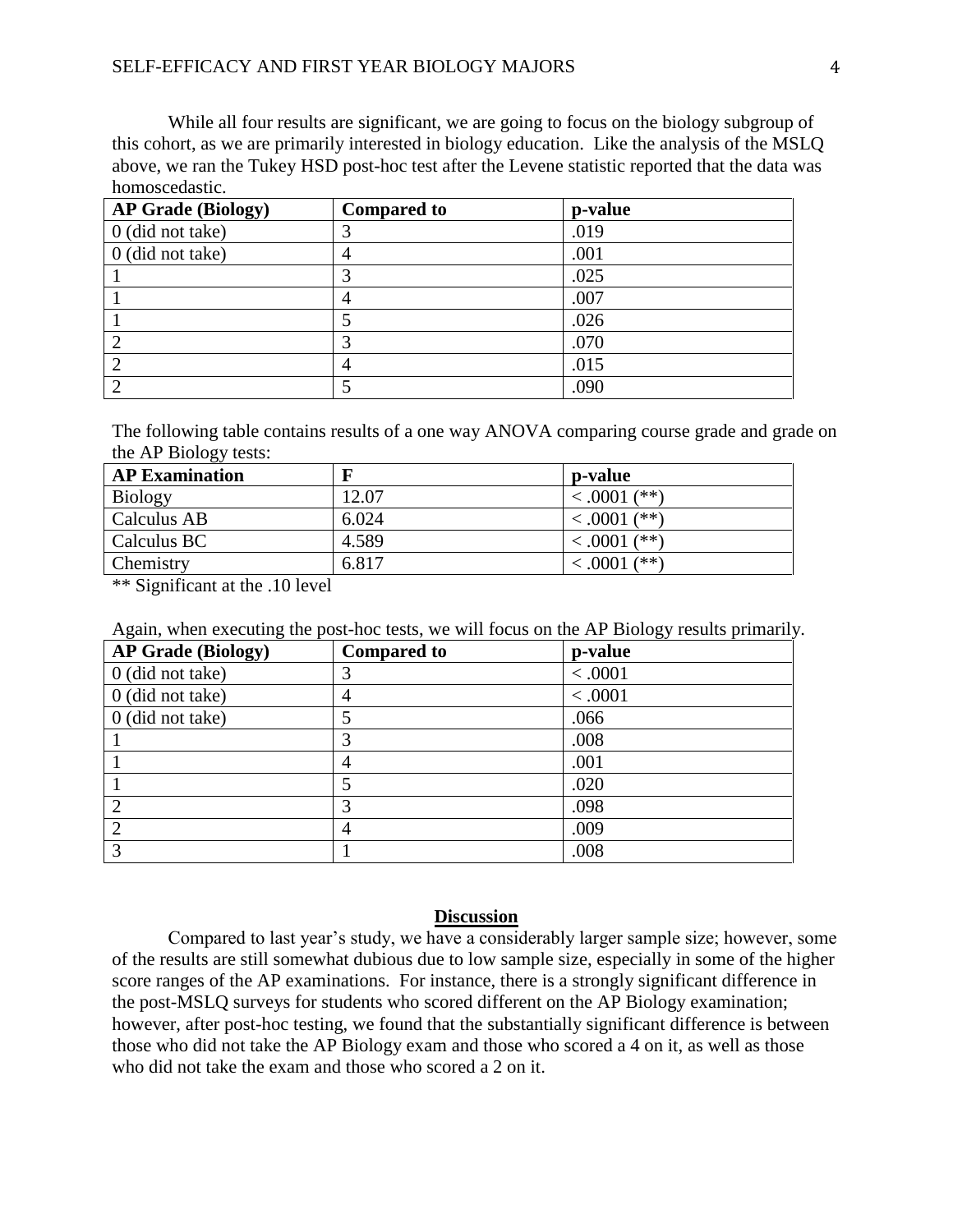At first glance, this result might not be intuitive; but we should note that the largest group we had was the group who did not take the exam  $(n = 79)$  and the group who scored a 4  $(n = 25)$ . When considering that we had to combine survey data with a low response rate with a proportion of students who took the AP Biology examination, we found that some of the data bins had only single digit values, which is problematic for these types of statistical tests.

Even though only these two groups were significant, though, we did find that selfefficacy trends downward at a faster rate for those who did not take the AP Biology examination than for those who did. For example, on the entirety of the MSLQ, students who did not take an AP exam had a cumulative survey result of 129.86, the students who scored a 3 had a result of 137.72, and the students who scored a 4 had a result of 147.84. This indicates that although the results between some of the groups were not statistically significant, we had a considerable increase in self-efficacy and MSLQ survey results among students who did well on the AP examinations. Additionally, we only had a sample size of 3 students who completed the entire MSLQ inventory and earned a 5 on the AP examination, essentially eliminating the value of that category in the analysis. Students that score a 5 on the AP Biology can get credit for this course.

In regard to overall GPA vs. AP Biology scores and course grade vs. AP Biology scores, the results were crystal clear: the AP exam takers did considerably better in both the course and overall GPA compared to students who had no AP examination experience. In addition, the increased scores were not limited only to AP Biology. Students who took the AP Calculus AB, AP Calculus BC, and AP Chemistry examinations had a tendency to do better in their respective biology course as well as in their overall GPA.

Clearly, the AP Biology grade had the greatest effect on their biology course performance. Nonetheless, AP Chemistry results also provided an indication that students would do well in overall GPA and biology course performance. As would be expected, results of the AP Calculus AB and BC examinations did indicate that students would do well, likely for the general experience of taking a college-level course.

#### **Implications**

The analysis of AP scores gives us a springboard to consider other related topics, such as finding detailed reasons as to why students benefit from AP courses other than academic rigor. This student population is a heterogeneous population, so results are not simply confined to SES. Examining students based on their academic backgrounds will allow us to find out why certain students are doing better than others and potentially help us attain better outcomes in biology education.

We will continue to follow these students to monitor their progress, as well as acquire additional data on first semester freshmen with new cohorts as they enter the university. We will continue to monitor the students' attitudes toward biology, their grades and their progress towards a degree. This data will likely give us insight as to why the attrition rate for biology majors is considerably higher than majors in the humanities.

# **References**

- <span id="page-4-0"></span>. AP Biology Student Score Distributions Global AP Exams May 2013. (2013) (pp. 1). Advanced Placement Central: College Board.
- <span id="page-4-1"></span>Artino Jr, A. R. (2005). Review of the Motivated Strategies for Learning Questionnaire. *Online Submission*.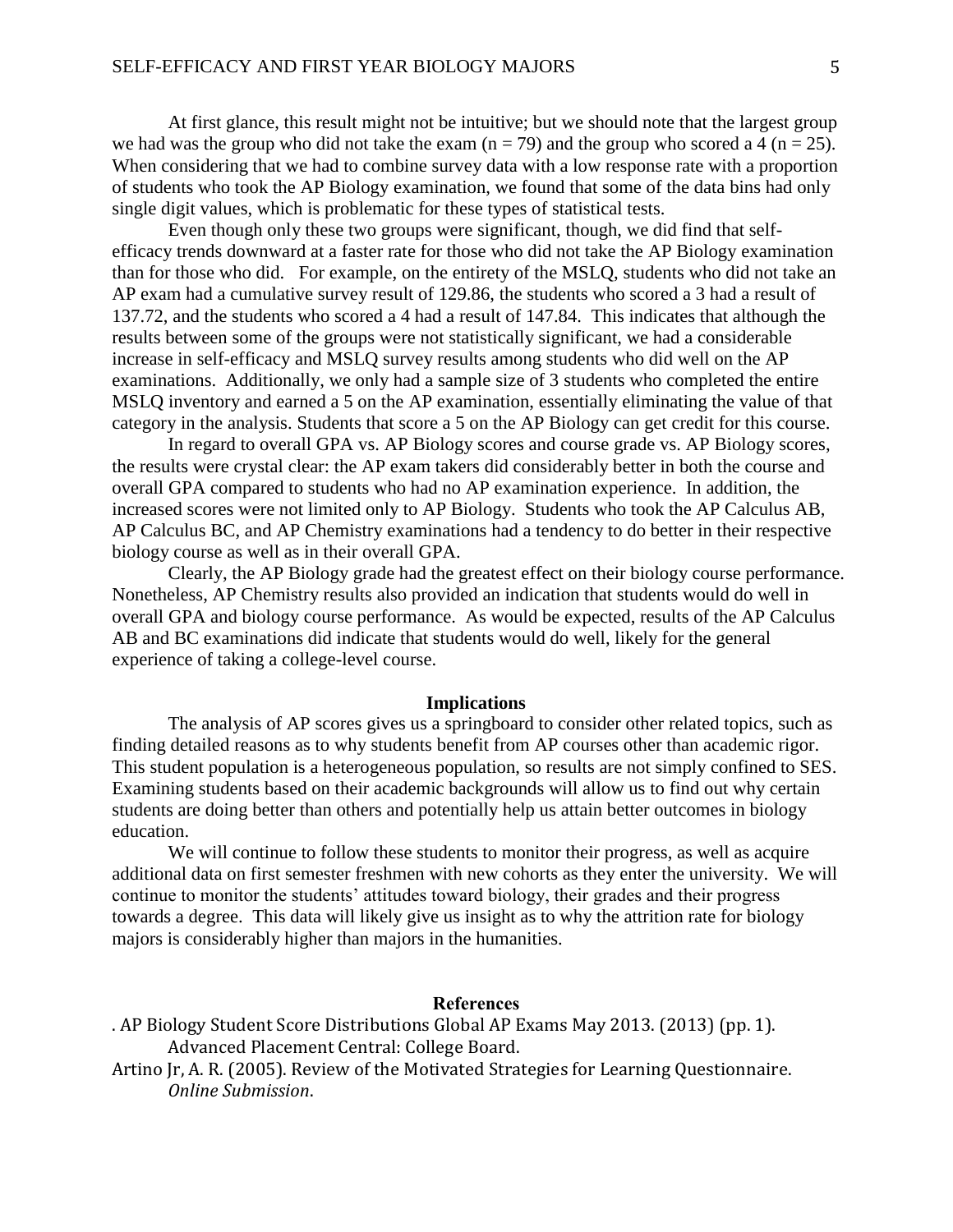<span id="page-5-3"></span>Bandura, A. (1986). Social foundations of thought and action: A social cognitive theory.

- <span id="page-5-5"></span>Bandura, A., Barbaranelli, C., Caprara, G. V., & Pastorelli, C. (1996). Multifaceted Impact of Self-Efficacy Beliefs on Academic Functioning. *Child Development, 67*(3), 1206-1222. doi: 10.2307/1131888
- <span id="page-5-7"></span>Bransford, J., Brown, A. L., & Cocking, R. R. (1999). *How people learn : brain, mind, experience, and school*. Washington, D.C.: National Academy Press.
- <span id="page-5-1"></span>Chemers, M. M., Hu, L.-t., & Garcia, B. F. (2001). Academic self-efficacy and first year college student performance and adjustment. *Journal of Educational Psychology, 93*(1), 55- 64. doi: 10.1037/0022-0663.93.1.55
- <span id="page-5-14"></span>Eccles, J. S., & Wigfield, A. (2002). Motivational beliefs, values, and goals. *Annual review of psychology, 53*(1), 109-132.
- <span id="page-5-0"></span>Espinosa, L. L. (2011). Pipelines and pathways: Women of color in undergraduate STEM majors and the college experiences that contribute to persistence. *Harvard Educational Review, 81*(2), 209-241.
- <span id="page-5-4"></span>Flavell, J. H. (1979). Metacognition and cognitive monitoring: A new area of cognitive– developmental inquiry. *American Psychologist, 34*(10), 906-911. doi: 10.1037/0003- 066x.34.10.906
- <span id="page-5-9"></span>Haney, J. J., Midden, W. R., Nurnberger-Haag, J. A., Partin, M. L., Scheuermann, A., Underwood, E. M., & Worch, E. A. (2011). Yes I can: the contributions of motivation and attitudes on course performance among biology nonmajors. *Journal of College Science Teaching, 40*(6), 86.
- <span id="page-5-10"></span>Hutchison, M. A., Follman, D. K., Sumpter, M., & Bodner, G. M. (2006). Factors Influencing the Self‐Efficacy Beliefs of First‐Year Engineering Students. *Journal of Engineering Education, 95*(1), 39-47.
- <span id="page-5-11"></span>Lent, R. W., Brown, S. D., & Larkin, K. C. (1984). Relation of self-efficacy expectations to academic achievement and persistence. *Journal of Counseling Psychology, 31*(3), 356.
- <span id="page-5-2"></span>Mann, M. J., & Golubski, C. (2013). *Self-efficacy and First Year Biology Majors*. Paper presented at the 2013 NABT Biology Education Research Symposium, Atlanta, Georgia.

[http://www.nabt.org/websites/institution/File/docs/Four%20Year%20Section/2](http://www.nabt.org/websites/institution/File/docs/Four%20Year%20Section/2013%20Proceedings/SELF-EFFICACY%20AND%20FIRST%20YEAR%20BIOLOGY%20MAJORS.pdf) [013%20Proceedings/SELF-](http://www.nabt.org/websites/institution/File/docs/Four%20Year%20Section/2013%20Proceedings/SELF-EFFICACY%20AND%20FIRST%20YEAR%20BIOLOGY%20MAJORS.pdf)

[EFFICACY%20AND%20FIRST%20YEAR%20BIOLOGY%20MAJORS.pdf](http://www.nabt.org/websites/institution/File/docs/Four%20Year%20Section/2013%20Proceedings/SELF-EFFICACY%20AND%20FIRST%20YEAR%20BIOLOGY%20MAJORS.pdf)

- <span id="page-5-13"></span>Margolis, H., & Mccabe, P. P. (2006). Improving Self-Efficacy and Motivation: What to Do, What to Say. *Intervention in School and Clinic, 41*(4), 218-227. doi: 10.1177/10534512060410040401
- <span id="page-5-12"></span>Multon, K. D., Brown, S. D., & Lent, R. W. (1991). Relation of self-efficacy beliefs to academic outcomes: A meta-analytic investigation. *Journal of Counseling Psychology, 38*(1), 30- 38. doi: 10.1037/0022-0167.38.1.30
- <span id="page-5-6"></span>Pajares, F., & Schunk, D. H. (2001). Self-beliefs and school success: Self-efficacy, self-concept and school achievement In R. Riding & S. Rayner (Eds.), *Perception* (pp. 239-266). London: Ablex Publishing.
- <span id="page-5-8"></span>Pintrich, P. (2004). A Conceptual Framework for Assessing Motivation and Self-Regulated Learning in College Students. *Educational Psychology Review, 16*(4), 385-407. doi: 10.1007/s10648-004-0006-x